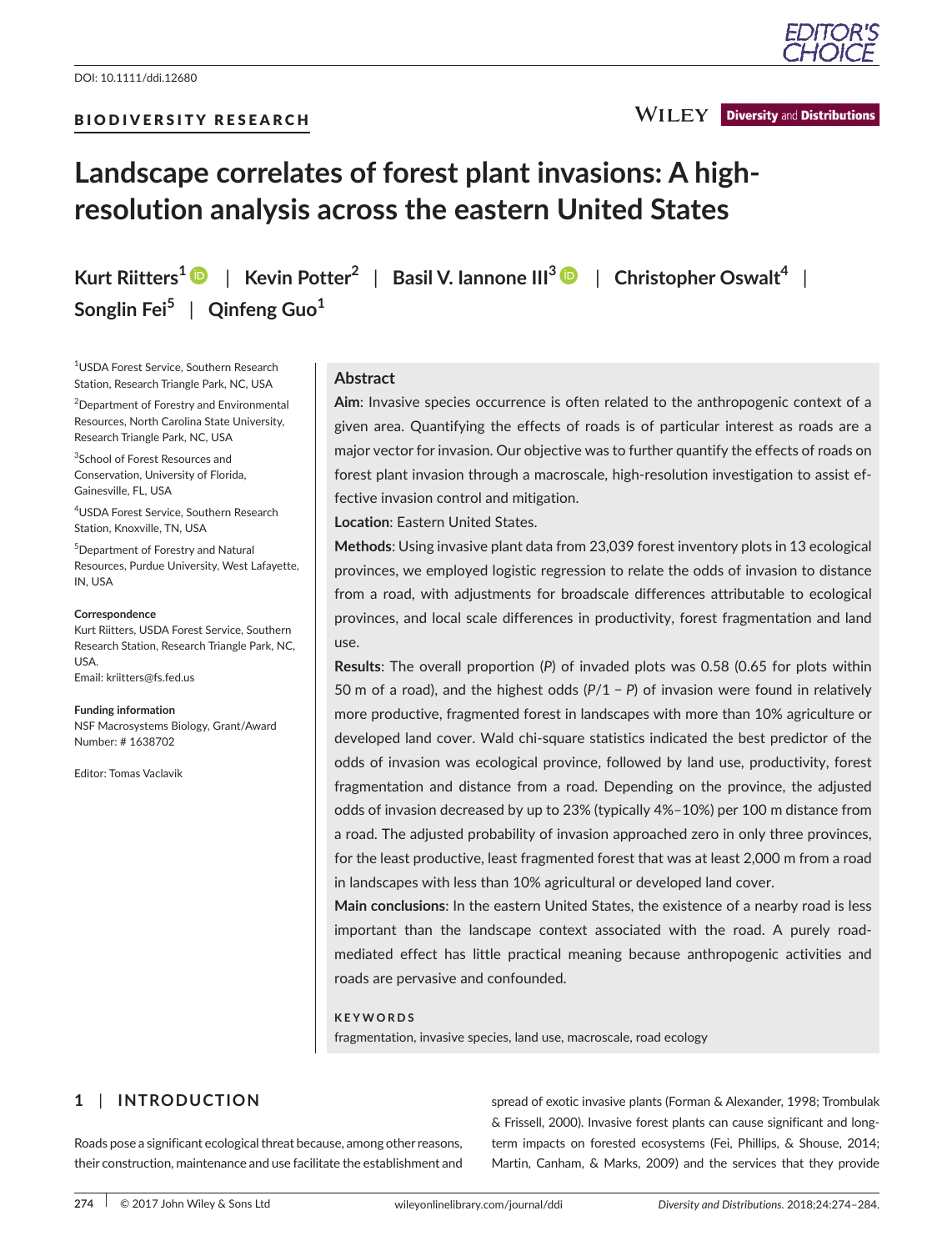**RIITTERS** ET AL. **275**<br>*Diversity and Distributions*  $-WII$  ,  $\mathbf{F} \times \frac{275}{4}$ 

(Pejchar & Mooney, 2009). Specifically, invasive plants can alter nutrient cycling, hydrology, fire regimes and energy budgets in native ecosystems (Mack et al., 2000). The concern is warranted in forests of the eastern United States where one-third of the forest area is within 200 m of a road (Riitters & Wickham, 2003) and invasive plants are found on one-half of the forest inventory plots in the region (Oswalt & Oswalt, 2015; Oswalt et al., 2015). While there is little doubt that roads are likely to result in forest plant invasions at local scales, effective resource conservation also requires an understanding of plant invasions at landscape and larger scales, including road effects in relation to other factors that determine propagule pressure and invasibility.

A key question is how much invasion is due to roads *per se*, and how much is due to influences that co-occur with roads, for example non-forest land uses. Invasive species occurrence is often related to the anthropogenic context of a given area (e.g., Catford, Vesk, White, & Wintle, 2011; Kuhman, Pearson, & Turner, 2010), and spatial correlations between roads and other human influences should be expected in most circumstances (Hawbaker, Radeloff, Hammer, & Clayton, 2004). The original forest in the eastern United States was essentially continuous forest land cover. Farms were established where the soil best supported farming, and transportation networks developed to serve the farming enterprise. The existence of roads, railroads and farms were important drivers of further land use changes. We therefore expect that in the geography of the contemporary forest land, the forest that is furthest from roads will be on relatively less productive sites and on land that was too steep or too wet to farm or to build a road. The likelihood of correlated factors created by historical land use patterns makes it difficult to disentangle at landscape scale a road effect from other anthropogenic effects. Similarly, a correlation between site productivity and land development will confound invasibility with propagule pressure in any observational study of invasive plant distribution.

Despite the limitations of observational data, most investigations of the role of roads in invasive plant ecology have used field survey or plot data. Many of those studies have been site-specific (e.g., Barton, Brewster, Cox, & Prentiss, 2004; Parendes & Jones, 2000; Underwood, Klinger, & Moore, 2004) or species-specific (e.g., Cordero, Torchelsen, Overbeck, & Anand, 2016; Davis, Singh, Thill, & Meentemeyer, 2016; Nielsen, Hartvig, & Kollmann, 2008). Survey designs to quantify the effect of distance from a road have included transects perpendicular to a road (e.g., Flory & Clay, 2006; Honu & Gibson, 2006; Pauchard & Alaback, 2004), comparisons of "road" locations with "control" locations (e.g., Christen & Matlack, 2009; González-Moreno, Pino, Gassó, & Vilà, 2013; Hansen & Clevenger, 2005; Yates, Levia, & Williams, 2004) and comparisons of road distance to "found" locations (e.g., Vieira, Finn, & Bradley, 2014; Western & Juvik, 1983). The inconsistency of study objectives and designs has complicated both integration at local scales and generalization over larger areas. As a result, meta-analyses of the distance from a road at which ecosystems are at risk have identified only broad ranges for that distance with the caveat that the actual distance depends on local circumstances (e.g., Forman & Alexander, 1998; Forman 2000; Trombulak & Frissell, 2000).

In recent years, there has been a number of broader scale investigations of plant invasions in relation to anthropogenic influences including roads (e.g., Dark, 2004; Iacona, Price, & Armsworth, 2014; Iannone et al., 2015). With a few exceptions (e.g., Catford et al., 2011; Gavier-Pizarro, Radeloff, Stewart, Huebner, & Keuler, 2010; Lemke, Hulme, Brown, & Tadesse, 2011; Seipel et al., 2012), the broader scale investigations have aggregated measurements of invasive plants and causal factors (roads, land use, etc.) within analysis units such as counties or protected areas. Such aggregation results in a loss of measurement precision, and the assumption of spatial stationarity within analysis units may be tenuous (Jelinski & Wu, 1996). Aggregation also invites less precise specification of exposure to roads. For example, the actual distance from a road is obfuscated by employing alternative measurements such as road density within a unit. Finally, as aggregate road measurements such as road density tend to be correlated with more easily obtained measurements such as human population size, many studies use those alternate variables instead of road measurements. In summary, most previous research which has provided evidence of road effects has been either a local, high-resolution study or a regional, low-resolution study.

The objective of this investigation was to conduct a high-resolution, macroscale analysis of forest plant invasions in the eastern United States (Figure 1). The general goal was to improve understanding of



FIGURE 1 The study area was defined by 13 ecological provinces (Bailey, 1995; Cleland et al., 2007) comprising most of the temperate and boreal forestland in the eastern United States. [Colour figure can be viewed at [wileyonlinelibrary.com\]](www.wileyonlinelibrary.com)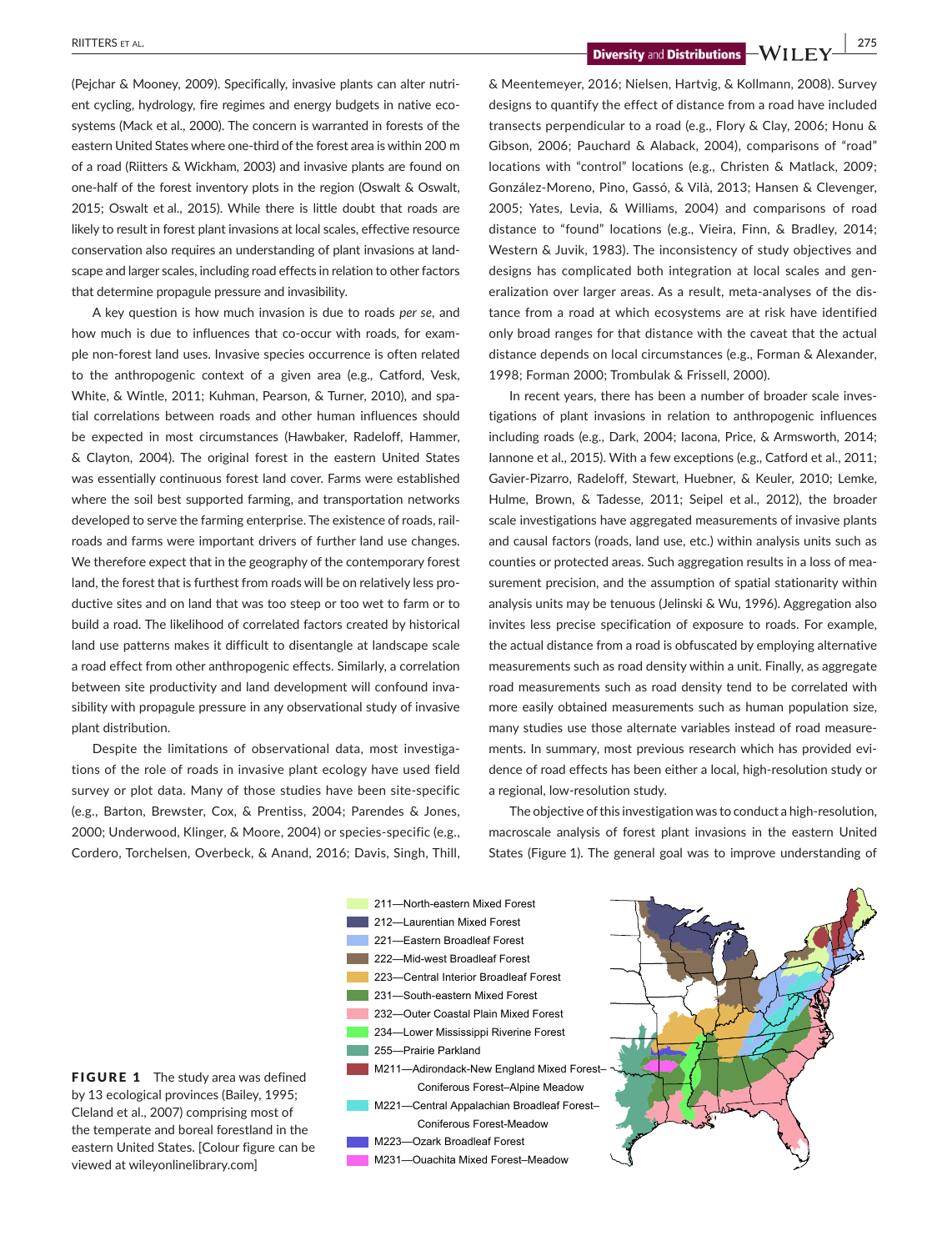**276 WILEY Diversity** and **Distributions** 

forest plant invasions for land management, ecosystem monitoring and risk assessments by clarifying the effects of roads, land use and forest fragmentation, and the spatial scales over which those factors operate. We attempt to bridge the gap between local and regional studies by looking at fine-scale correlates of invasions over a very large region. This investigation also highlights practical limitations of the conceptual model of road-effect zones (Forman & Alexander, 1998) in real landscapes in the eastern United States.

# **2** | **METHODS**

# **2.1** | **Data**

## **2.1.1** | **Forest plot data**

Field observations were obtained from the USDA Forest Service Forest Inventory and Analysis (FIA) database (O'Connell et al., 2015). The inventory uses a permanent, national, systematic, grid-based, equal probability sample design across all land with a sampling intensity of approximately one plot per 2,400 ha (Bechtold & Patterson, 2005). Since 2001, the eastern forest inventory has surveyed invasive plant occurrence and cover on up to four 24 ft (7.3 m) radius subplots

at each sampled location (Oswalt & Oswalt, 2015). From that database, we obtained invasive species presence/absence data for 23,039 plot locations (hereafter, "plots") that were surveyed between 2001 and 2011 and classified as a forest land use (i.e., urban and residential forests were excluded). Invasive species "presence" means that at least one invasive plant was observed on a given plot. FIA defines "invasive plants" as exotic plant species of any growth form likely to cause economic or environmental harm (Ries, Dix, Lelmini, & Thomas, 2004). The inventory uses region-specific species lists determined by invasive plant experts (Oswalt et al., 2015). As a result, the inventory may slightly underestimate the overall presence of non-native species. From the database, we also obtained an ordinal measure of site productivity (site index class) which was expressed as a plot-level index of high, medium or low productivity (Table 1). We used the exact plot locations instead of the approximate locations (O'Connell et al., 2015) for geographic analyses.

## **2.1.2** | **Land cover data**

A land cover map for the year 2006 was obtained at 0.09-ha spatial resolution from the United States Geological Survey (USGS) National Land Cover Database (NLCD) Program (Fry et al., 2011; USGS, 2014).

| Independent variable           | <b>Definition</b>                                                                                                                                                                                                                                                                                                                                                                                                                                                                                                                                                                                                                                                      |
|--------------------------------|------------------------------------------------------------------------------------------------------------------------------------------------------------------------------------------------------------------------------------------------------------------------------------------------------------------------------------------------------------------------------------------------------------------------------------------------------------------------------------------------------------------------------------------------------------------------------------------------------------------------------------------------------------------------|
| Ecological province<br>(PROV)  | Categorical variable derived by spatial overlay of plot locations and<br>the Cleland et al. (2007) map of ecoregions. The thirteen classes are<br>the provinces shown in Figure 1. The reference class is province<br>M211                                                                                                                                                                                                                                                                                                                                                                                                                                             |
| Productivity (PROD)            | Categorical variable derived by condensing the FIA site class code to<br>three productivity classes of high (FIA codes 1 and 2), medium (FIA<br>codes 3, 4 and 5) and low (FIA codes 6 and 7) (O'Connell et al.,<br>2015). The reference class is low. As defined by FIA, the site class code<br>is a measure of relative site productivity for the purpose of growing<br>trees                                                                                                                                                                                                                                                                                        |
| Forest fragmentation<br>(FRAG) | Categorical variable derived by condensing the value of forest area<br>density in a 15.2 ha neighbourhood (FAD) to three fragmentation<br>classes of low (FAD $\geq$ 0.9), medium (0.4 $\leq$ FAD < 0.9) and high<br>(FAD < 0.4). Forest area density is the proportion of a neighbourhood<br>with forest land cover. (Riitters et al., 2002). The reference class is low                                                                                                                                                                                                                                                                                              |
| Land use (LUSE)                | Categorical variable derived by condensing the landscape mosaic class<br>in a 590.49 ha neighbourhood to four land use classes of natural<br>(<10% each of agriculture and developed land cover), agriculture<br>(≥10% agriculture and <10% developed), developed (≥10% developed<br>and $\leq$ 10% agriculture) and agriculture and developed ( $\geq$ 10% each of<br>agriculture and developed). Landscape mosaic is defined by a ternary<br>classification of a neighbourhood according to the proportions of<br>agriculture, developed, and semi-natural land cover in the neighbour-<br>hood (Riitters, Wickham, & Wade, 2009). The reference class is<br>natural |
| Road distance<br>(ROAD)        | Continuous variable derived by overlaying plot locations on road maps<br>and measuring the distance (m) from plot centre to the nearest road<br>(USCB (U.S. Census Bureau), 2016). The measurements were divided<br>by 100 so that the unit change of distance was defined as 100 m.<br>"Roads" included all mapped railroad and road features of any type or<br>size, that is, features with MAF/TIGER Feature Class Codes (USCB (U.S.<br>Census Bureau), 2016) that began with the letter "R" or "S."                                                                                                                                                                |

TABLE 1 Definition of the independent variables used to model of the odds of forest plant invasion. The symbols used to represent each variable are shown in parentheses. For the categorical variables, the reference class is the class with the lowest observed rate of invasion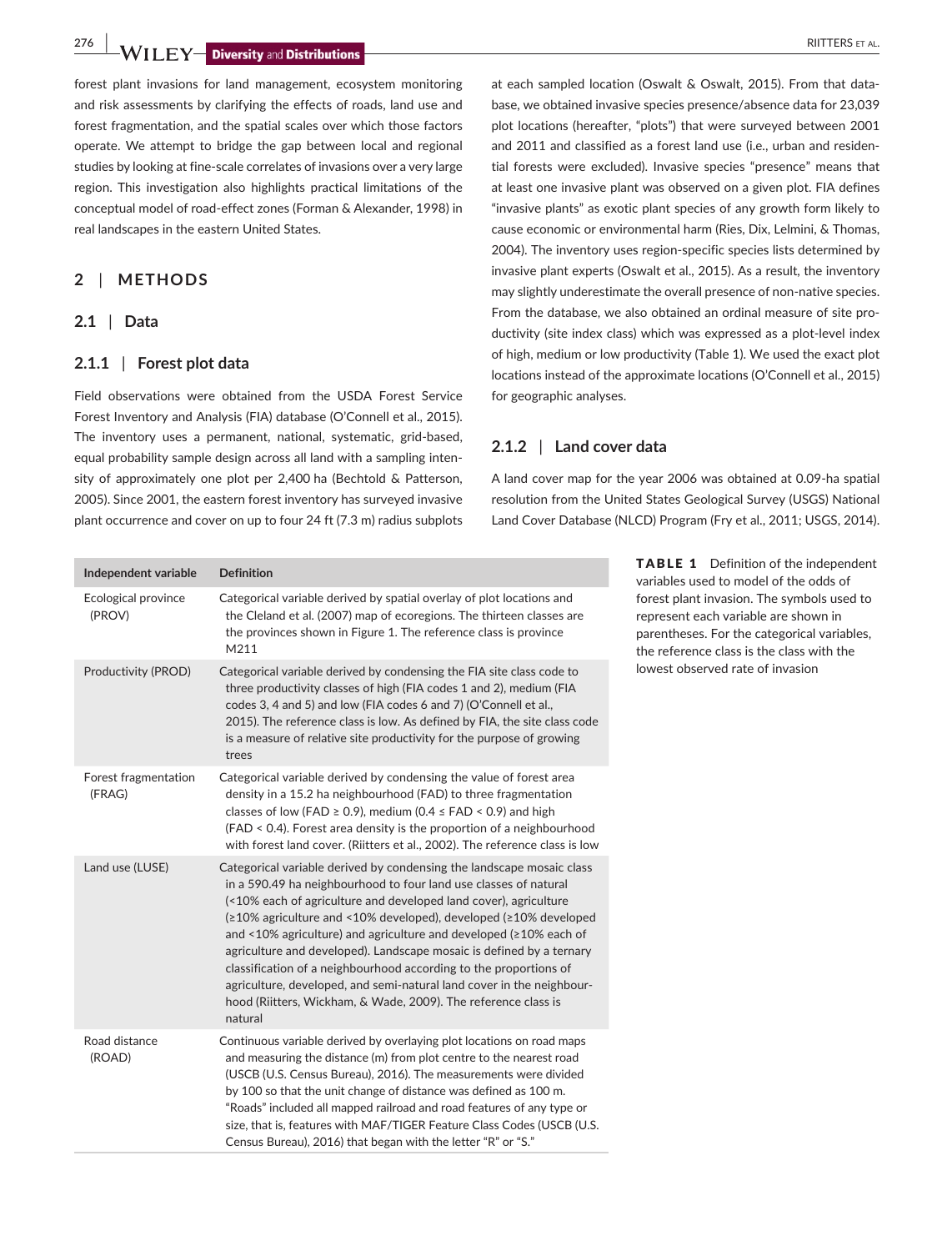We measured forest fragmentation and land use in four neighbourhoods surrounding each plot, using neighbourhood sizes of 4.41 ha, 15.21 ha, 65.61 ha and 590.49 ha. The neighbourhood sizes were selected to represent a wide range of measurement scale because fragmentation and land use are naturally scale-dependent and there is no *a priori* "best" measurement scale. As the land cover measurements are necessarily correlated across neighbourhood sizes, we conducted a preliminary analysis to retain for each variable the single neighbourhood size that best explained the odds of invasion (see Appendix S1 in Supporting Information). The best neighbourhood size for fragmentation was 15.2 ha, and the best size for land use was 590.49 ha.

## **2.1.3** | **Road data**

A regional analysis of road effects can be only as robust as the accuracy of the road map used in the analysis (Hawbaker & Radeloff, 2004). We obtained the most detailed road and railroad maps available for the study area from the United States Census Bureau (USCB) Geography Program TIGER/Line database (USCB, 2016). We measured the Euclidean distance from each plot centre to the nearest road or railroad of any type and size, including private roads and vehicular trails (Table 1). We included railroads because their potential effects are similar to those of roads.

### **2.2** | **Modelling**

The overall objective was to clarify and quantify the importance of road proximity by evaluating the probability of invasion as a function of distance from a road while accounting for broadscale regional differences and several local measures of invasibility and/or propagule pressure (Table 1). We used logistic regression with maximum likelihood estimation (PROC LOGISTIC; SAS, 2012). The principle of maximum likelihood estimation is to choose parameter estimates which, if true, would maximize the probability of obtaining the observed outcomes. We adopted the logit model, in which the dichotomous variable (invaded or not invaded) was presumed to follow a binomial distribution with the parameter *P*. In this model, the "odds" are defined as *P*/1 – *P* and the "logit" is defined as log(odds), and the parameter estimates describe changes in the logit associated with the explanatory variables.

Our interest centred on interpreting the effects of each of the independent variables (Table 1) on the likelihood of invasion. However, interpreting the parameter estimates directly is difficult because differences in logits among classes of a variable depend on the values of *p*. For that reason, parameter estimates for categorical variables are easiest to interpret in terms of "odds ratios" which compare classes of the categorical variable to a reference class. For example, suppose there is a model with one categorical variable representing ecological province. Suppose further there are two provinces (*A* and *B*) where the observed rates of invasion (*P*) are  $P_A$  = 0.4 and  $P_B$  = 0.7, and let province *A* be the reference province. The odds of invasion in province *A* are 0.4/0.6 = 0.67, while those in province *B* are 0.7/0.3 = 2.33. The odds ratio for province *B* relative to the reference class (province

**RIITTERS** ET AL. **277**<br>*Diversity and Distributions*  $-WII$  ,  $\mathbf{F} \times \frac{277}{4}$ 

*A*) is 2.33/0.67 = 3.48. The interpretation is that the odds of invasion in province *B* are 3.48 times that in the reference class, or equivalently, the odds are 248% higher ((3.48 – 1)\*100%) in province *B* than in the reference class. For comparison, this interpretation differs from statements about the "risk difference" (0.7 – 0.4 = 0.3) or the "relative risk" (0.7/0.4 = 1.75) among the provinces. The effects of continuous variables are easiest to interpret in terms of the change in the odds of invasion per unit change in the explanatory variable. For example, suppose  $\beta$  is the parameter estimate for a continuous variable in a logit model of invasion. As β describes the change in the logit per unit change in distance, the per cent change in the odds of invasion per unit change in distance is  $(exp(β) - 1)*100%.$  In our analysis, the distance from a road was divided by 100 so that estimated parameters could be interpreted per 100 m unit change in distance. All regression-based estimates of odds ratios are adjusted for all other terms in the model, using the observed classes of categorical variables and the mean values of continuous variables.

We explored potential interactions among the independent variables as well as models with and without correlated categorical variables. In addition, we explored using fewer or more classes for each of the categorical independent variables. The results (not shown) for models with and without correlated variables suggested that collinearity was not a major problem because it did not result in illogical signs of parameter estimates and it did not change the relative magnitudes of individual class effects for any of the categorical variables. There was a practical trade-off between the maximum number of classes for each categorical variable and the number of interactions in the model, because maximum likelihood estimation is not feasible when too many of the possible combinations of independent variables have no observations. We elected to use more classes per categorical variable because we were interested in evaluating the effects of incremental changes in each variable and because confidence in the model is higher when those incremental changes result in logical and consistent changes in parameter estimates. More complex models would have been called for if there had been inconsistent or illogical parameter estimates, but that outcome was not obtained. Thus, the only interaction term in the model was that between ecological province and distance from a road.

To address the study objectives, we selected a sequence of three models to evaluate the unadjusted effect of distance from a road (Model 1), the regional variation in that effect found among ecological provinces (Model 2) and the adjusted effect of distance from a road with adjustments for productivity, land use and fragmentation (Model 3). In Model 1, the logit was modelled as a function of distance to road (ROAD). Model 2 included a term for ecological province (PROV), and the parameter for distance to road was estimated separately within each province. Model 3 was the same as Model 2 except that it added three terms for productivity (PROD), land use (LUSE) and fragmentation (FRAG). The relative importance of the independent variables was assessed by the Wald (adjusted main effect) chi-square statistics for Model 3 (see Appendix S1).

We assumed the observations were independent because the plots were far apart relative to the scales at which both invasions (Iannone et al., 2016), and many drivers of invasions (Guo, Rejmánek,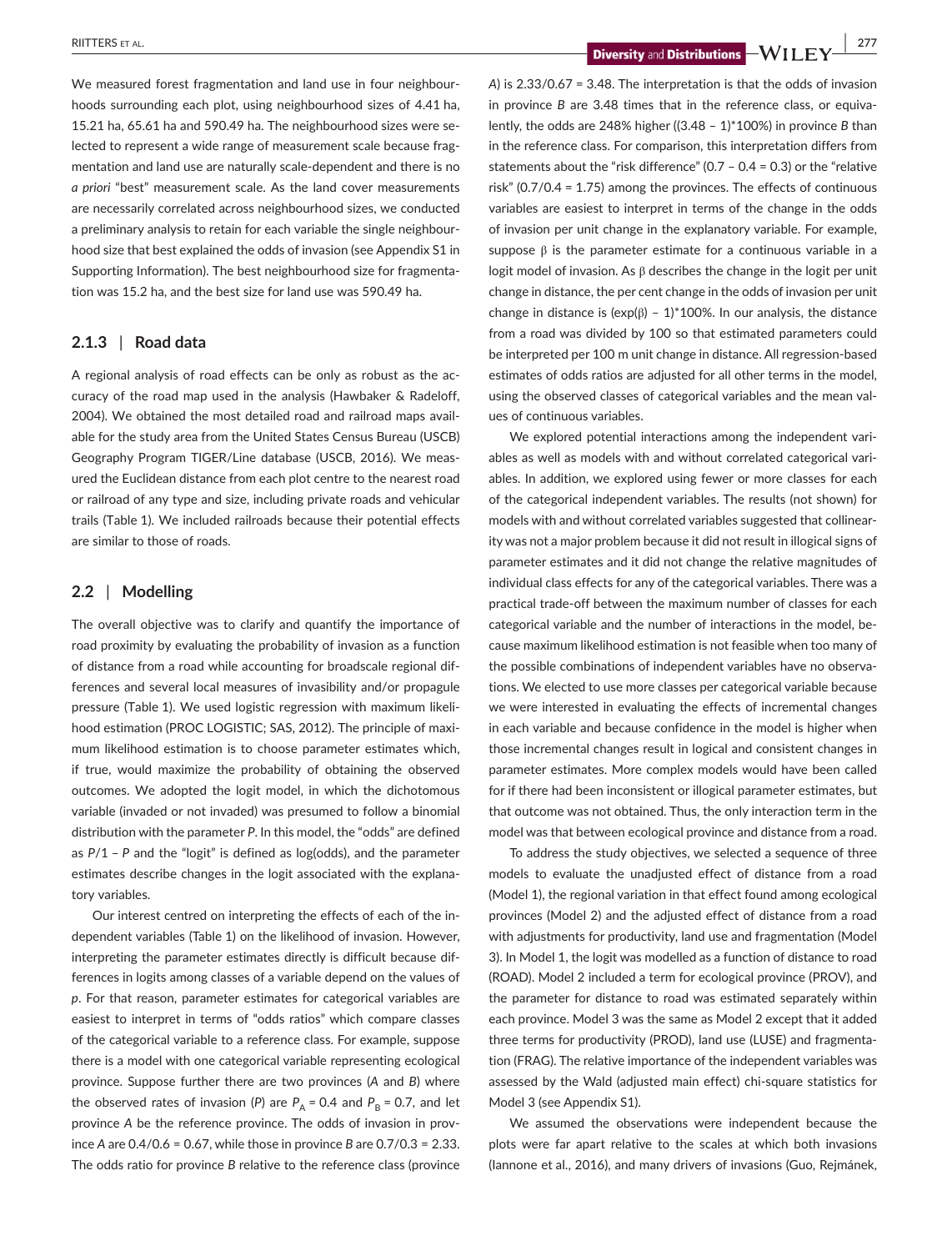**278 WII.F.Y-Diversity** and **Distributions** 

& Wen, 2012) were found to be significantly autocorrelated when using similar data (see Appendix S1). We expected collinearity because the independent variables are all spatially correlated to some degree with human activities, but the correlations were generally low (Table 2). As collinearity can affect variance estimates, we conducted a univariate (non-regression) analysis to demonstrate that each variable was by itself a statistically important predictor of the probability of invasion. For that purpose, we used chi-square statistics for the categorical variables, and a *t* statistic for the continuous variable. Appendix S1 contains additional discussion of assumptions.

# **3** | **RESULTS**

## **3.1** | **Observed invasion rates**

The observed rate of invasion (per cent of plots that were invaded) varied among provinces and with distance from a road within provinces (Table 2). Overall, 58% of the sample plots were invaded, and the invasion rate ranged from 8% for province M211 (the reference province) to 78% for province 231 (the names and locations of ecological provinces are shown in Figure 1). In comparison, 65% of plots within 50 m of a road were invaded, and the rate of invasion for plots within 50 m of a road was higher than the overall province rate except in province 231. Overall, the mean distance from a road was 314 m for invaded plots and 448 m for non-invaded plots, and the mean distance for invaded plots was less than the mean distance for non-invaded plots in all provinces. The chi-square and *t* tests (Table 2) indicated that the observed invasion rates were statistically different (*p* < .001) among provinces, and the mean distance from a road was different (*p* < .001) for invaded versus uninvaded plots.

The observed rate of invasion was higher for high-productivity plots (76%) than low-productivity plots (40%) and for plots with high fragmentation (65%) compared to low fragmentation (46%), and the rates of invasion increased monotonically with both productivity and fragmentation (Table 3). Compared to the rate of invasion in landscapes with natural land use (46%), the rate of invasion was higher in landscapes with anthropogenic land uses (62% to 80%), and the rate for agriculture and developed landscapes was higher than the rate for either developed or agriculture land use alone (Table 3). The chi-square tests indicated all the aforementioned differences were statistically significant (*p* < .001) (Table 3). Spearman rank-order correlations, calculated on a per-plot basis, indicated that the distance to a road was significantly but not highly correlated with land use, productivity and fragmentation (Table 3).

## **3.2** | **Model results**

In the logistic regression model with distance from a road as the only explanatory variable, Model 1 predicted a 65% probability of invasion when ROAD = 0 (Figure 2), which was close to the overall observed rate (65%) of invasion for plots within 50 m of a road (Table 2). The estimated odds of invasion decreased by 7.0% per 100 m distance from a road, and the estimated probability of invasion approached zero at a distance of approximately 7,500 m (Figure 2). Model 2 indicated substantial variation in the road effect (i.e., the per cent change in the odds of invasion per unit change in distance among provinces)

|  |  |  |  |  |  |  |  |  |  |  | <b>TABLE 2</b> Number of plots, observed rates of invasion and distance from road for invaded and non-invaded plots, by province |  |  |  |  |  |  |  |  |  |  |  |  |  |  |  |  |  |
|--|--|--|--|--|--|--|--|--|--|--|----------------------------------------------------------------------------------------------------------------------------------|--|--|--|--|--|--|--|--|--|--|--|--|--|--|--|--|--|
|--|--|--|--|--|--|--|--|--|--|--|----------------------------------------------------------------------------------------------------------------------------------|--|--|--|--|--|--|--|--|--|--|--|--|--|--|--|--|--|

| All plots <sup>a</sup> |                 |                  | Plots within 50 m of a road |                  | Mean distance from road <sup>b</sup> |                    |  |  |
|------------------------|-----------------|------------------|-----------------------------|------------------|--------------------------------------|--------------------|--|--|
| <b>Ecological</b>      | Number of plots | Per cent invaded | Number of plots             | Per cent invaded | Invaded                              | <b>Not Invaded</b> |  |  |
| Province               |                 | $(\%)$           |                             | (%)              | (m)                                  | (m)                |  |  |
| 211                    | 163             | 42               | 26                          | 35               | 265                                  | 483                |  |  |
| 212                    | 455             | 30               | 29                          | 38               | 413                                  | 794                |  |  |
| 221                    | 899             | 65               | 142                         | 76               | 227                                  | 383                |  |  |
| 222                    | 201             | 78               | 23                          | 78               | 292                                  | 330                |  |  |
| 223                    | 1,376           | 71               | 155                         | 74               | 294                                  | 368                |  |  |
| 231                    | 8,042           | 78               | 999                         | 84               | 305                                  | 400                |  |  |
| 232                    | 8,276           | 46               | 1,024                       | 52               | 328                                  | 403                |  |  |
| 234                    | 779             | 43               | 61                          | 51               | 643                                  | 841                |  |  |
| 255                    | 482             | 45               | 53                          | 57               | 309                                  | 395                |  |  |
| M211                   | 158             | $\,8\,$          | 17                          | 18               | 203                                  | 656                |  |  |
| M221                   | 1,396           | 37               | 205                         | 50               | 225                                  | 454                |  |  |
| M223                   | 255             | 30               | 23                          | 43               | 354                                  | 462                |  |  |
| M231                   | 557             | 40               | 66                          | 48               | 352                                  | 531                |  |  |
| All                    | 23,039          | 58               | 2,823                       | 65               | 314                                  | 448                |  |  |

<sup>a</sup>The chi-square test rejected the null hypothesis that the rate of invasion was the same for all provinces ( $\chi^2$  = 2,744; *df* = 12; *p* < .0001).

b The *t* test rejected the null hypothesis that the mean difference in mean distance from road for invaded versus non-invaded plots was zero (*t* = 5.15; *df* = 12; *p* = .0002).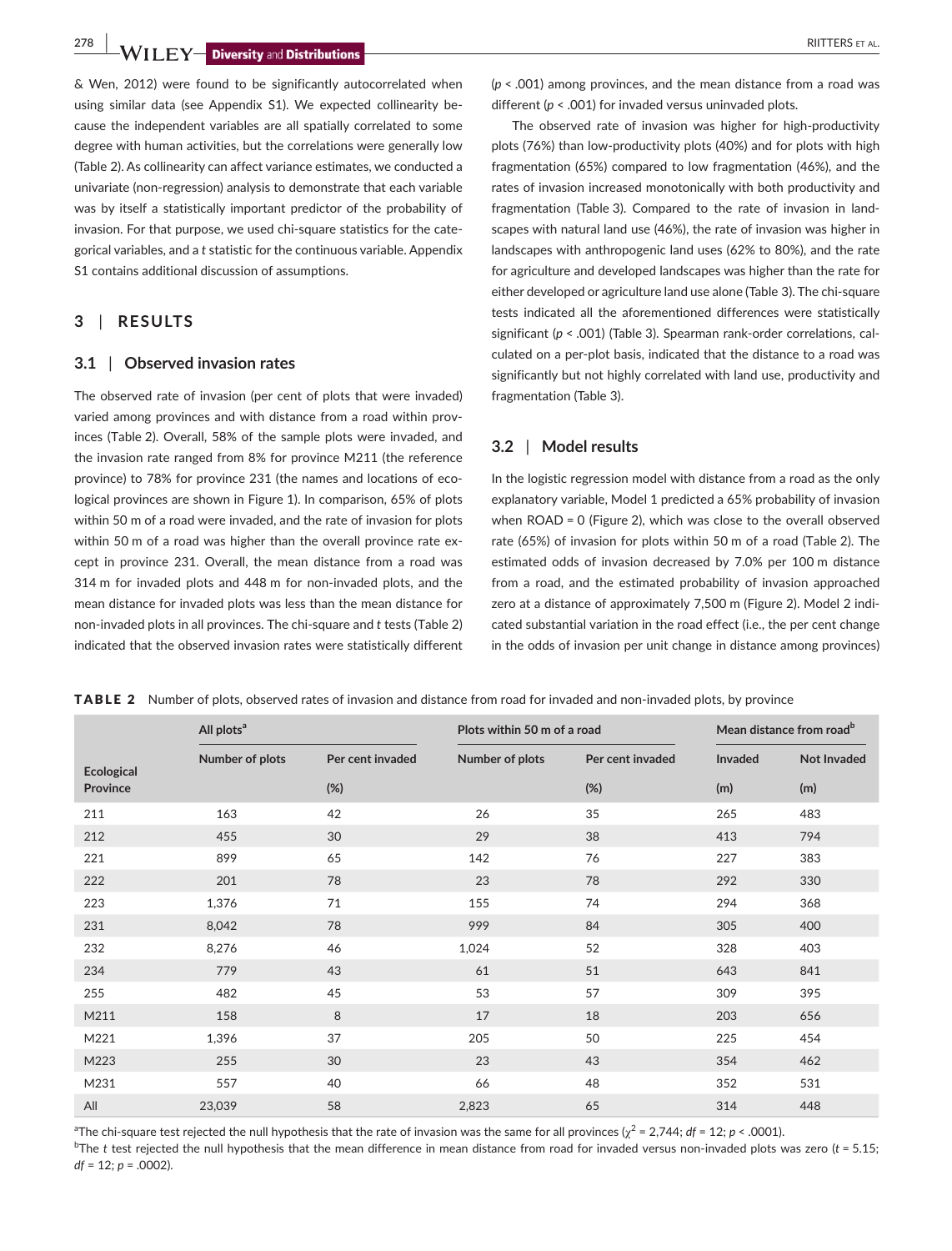|  | RIITTERS FT AL. |  |
|--|-----------------|--|
|  |                 |  |

TABLE 3 Observed rates of invasion and mean distance from a road for different classes of land use, productivity and fragmentation, for all provinces

| <b>Variable</b> | <b>Class</b>                    | Distribution<br>of sample<br>plots (%) | Per cent<br>invaded $^{\circ}$ (%) | Mean<br>distance from<br>road (m) | Assigned<br>rank <sup>b</sup> |
|-----------------|---------------------------------|----------------------------------------|------------------------------------|-----------------------------------|-------------------------------|
| Land use        | Natural                         | 49                                     | 46                                 | 461                               | $\mathbf{1}$                  |
|                 | Developed                       | 6                                      | 62                                 | 168                               | $\overline{2}$                |
|                 | Agriculture                     | 39                                     | 69                                 | 321                               | 3                             |
|                 | Agriculture<br>and<br>developed | 7                                      | 80                                 | 169                               | 4                             |
| Productivity    | <b>High</b>                     | 5                                      | 76                                 | 353                               | 3                             |
|                 | Medium                          | 79                                     | 61                                 | 358                               | $\overline{2}$                |
|                 | Low                             | 16                                     | 40                                 | 436                               | $\mathbf{1}$                  |
| Fragmentation   | High                            | 14                                     | 65                                 | 263                               | 3                             |
|                 | Medium                          | 49                                     | 65                                 | 294                               | $\overline{2}$                |
|                 | Low                             | 37                                     | 46                                 | 515                               | $\mathbf{1}$                  |

<sup>a</sup>chi-square tests rejected the null hypotheses that the rate of invasion was the same for all classes within each variable (*df* = 2 for productivity and fragmentation; *df* = 3 for land use; *p* < .0001 for all three tests).

<sup>b</sup>For each variable, the assigned ranks for the calculation of Spearman correlations increase with observed per cent invaded. The Spearman (rank-order) correlations (calculated on a per-plot basis) with distance from a road were −.16, −.04 and −.32 for land use, productivity and fragmentation, respectively (*p* < .0001 in all cases). The Spearman partial correlations (adjusted for distance from a road) were 0.00 between land use and productivity (*p* = .98), 0.30 between land use and fragmentation (*p* < .0001) and −0.01 between productivity and fragmentation (*p* = .28).



FIGURE 2 From Model 1, the unadjusted probability of invasion decreases with distance from a road. The upper and lower 95% confidence limits from logistic regression are indicated. [Colour figure can be viewed at [wileyonlinelibrary.com\]](www.wileyonlinelibrary.com)

(Figure 3 and Table 4). In this case, the predicted probabilities of invasion when ROAD = 0 were close to the observed province rates of invasion for plots within 50 m of a road (Table 1). The apparently large variation in the road effect among provinces in Model 2 was part of the rationale for modelling the interaction between ROAD and PROV in Model 3.

The assessment of the relative importance of variables in Model 3 indicated that that ecological province was the most important single variable explaining the odds of invasion, followed by land use, productivity, fragmentation and distance from a road, in that order (see



Distance from road (100 m) FIGURE 3 From Model 2, the adjusted probability of invasion decreases with distance from a road with substantial variation among ecological provinces. [Colour figure can be viewed at [wileyonlinelibrary.com\]](www.wileyonlinelibrary.com)

Appendix S1). Compared to Model 2, the adjustments for land use, productivity and fragmentation in Model 3 reduced the odds of invasion attributable to provinces in 11 of the 12 non-reference provinces (Table 4). Those decreases imply that some of the variation of roadadjusted invasion rates among provinces (Model 2) was explained by province differences in land use, productivity and/or fragmentation. As none of those 12 odds ratios was close to one (1.0) in Model 3, we can infer there is variation among provinces that is not explained by the other variables in Model 3.

Compared to Model 2, the estimated road effect (per cent change in the odds of invasion per 100 m distance from road) decreased for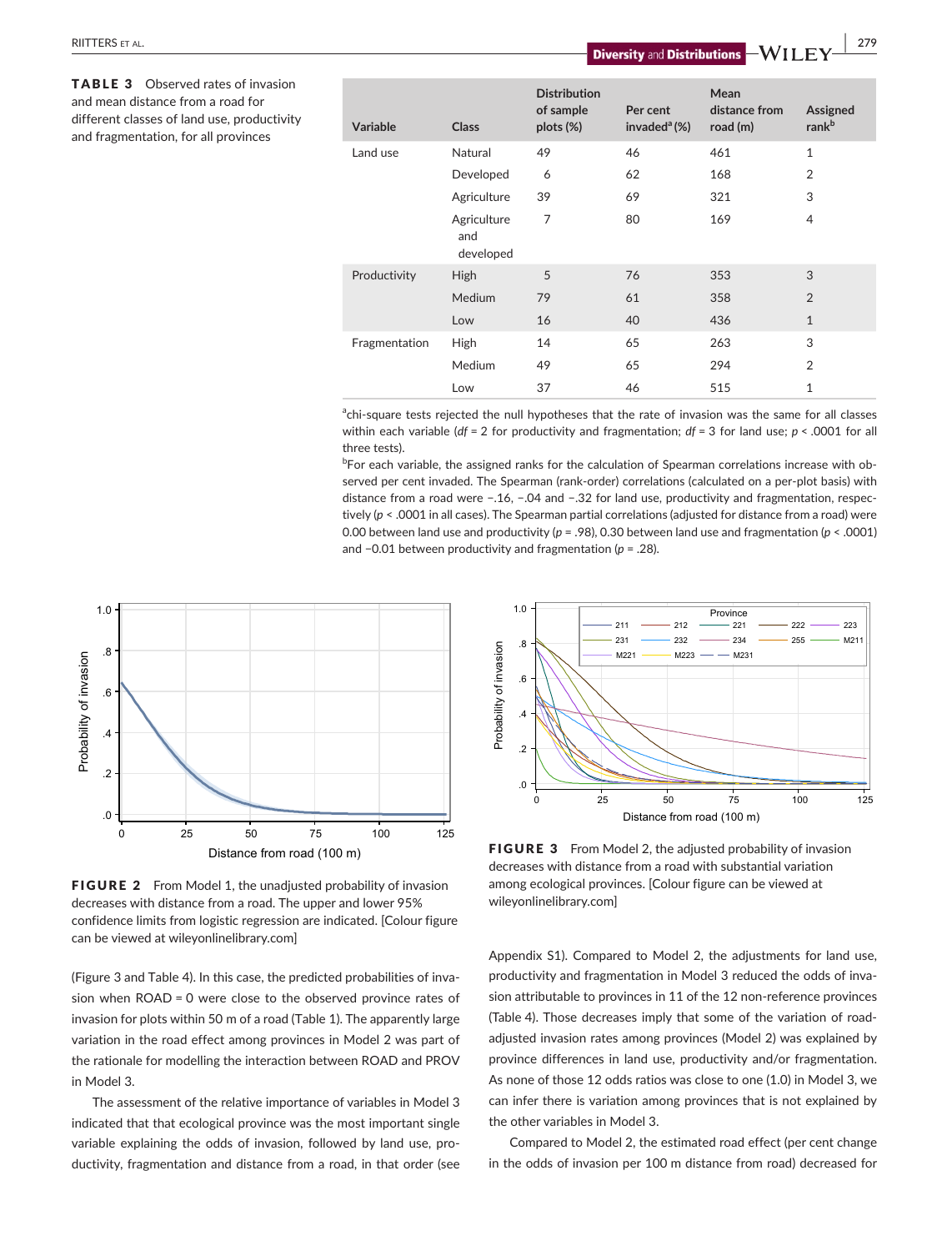**280 WILEY-Diversity** and Distributions

TABLE 4 Estimated per cent change in province odds ratios and the road effect (per cent change in odds of invasion per 100 m distance from a road) by province before (Model 2) and after (Model 3) adjustment for land use, productivity and fragmentation

|          | Model 2    |                       | Model 3    |                       |
|----------|------------|-----------------------|------------|-----------------------|
| Province | Odds ratio | Road effect<br>$(\%)$ | Odds ratio | Road effect<br>$(\%)$ |
| 211      | 8.7        | $-14.7$               | 7.8        | $-12.0$               |
| 212      | 6.1        | $-7.4$                | 4.8        | $-4.1$                |
| 221      | 19.4       | $-19.2$               | 14.9       | $-13.8$               |
| 222      | 43.2       | $-5.8$                | 22.6       | $-1.7$                |
| 223      | 28.9       | $-9.1$                | 21.3       | $-5.0$                |
| 231      | 43.4       | $-8.9$                | 26.0       | $-4.9$                |
| 232      | 10.8       | $-3.9$                | 6.2        | $-0.9$                |
| 234      | 9.8        | $-1.3$                | 5.0        | 0.1                   |
| 255      | 10.0       | $-9.6$                | 8.2        | $-9.5$                |
| M211     | $a =$      | $-26.2$               | $-$ a      | $-22.7$               |
| M221     | 6.6        | $-16.0$               | 6.1        | $-10.2$               |
| M223     | 5.5        | $-8.8$                | 5.7        | $-4.1$                |
| M231     | 8.8        | $-8.3$                | 7.7        | $-5.2$                |

<sup>a</sup>The odds ratio is not applicable for the reference province.

all 13 provinces in Model 3 (Table 4). The decreases are attributable to the correlations between distance from a road and land use, productivity and/or fragmentation (Table 3) and imply that the odds of invasion are less sensitive to distance from a road when those other variables are taken into account. In three provinces (222, 232 and 234), the estimated per cent change in the odds of invasion per 100 m distance from a road was close to zero, implying that the effects of distance from a road were indistinguishable from other confounding variables.

Similarly, the adjusted odds ratios for land use, productivity and fragmentation classes from Model 3 were smaller than the unadjusted odds ratios calculated from the observed invasion percentages (Table 5). The implication is that some of the unadjusted effect of these variables was attributable to differences in those variables among provinces and/or correlations with distance from a road. The relative magnitude of the adjustment was highest for fragmentation and lowest for productivity. While the magnitude of the variable effects was reduced by adjustment, the relative effect of each class within a given variable was the same, and the magnitudes of the adjusted effects were still quite large. In comparison with a plot with natural land use, the adjusted odds of invasion were 58% higher for a plot in a developed landscape, 102% higher for a plot in an agriculture landscape and 223% higher for a plot in an agriculture and developed landscape. The adjusted odds of invasion on a high and medium productivity plot were 363% and 121% higher, respectively, than the odds of invasion on a low-productivity plot. The adjusted odds of invasion for a plot in a landscape with medium to high fragmentation were 64% to 70% higher than the odds of invasion for a plot in a landscape with low fragmentation.

TABLE 5 Observed and adjusted (Model 3) per cent increase in the odds of invasion relative to the reference class of each variable

| Variable      | <b>Class</b>                 | Observed<br>(%) | Adjusted<br>$(\%)$       |
|---------------|------------------------------|-----------------|--------------------------|
| Land use      | Natural                      | $\overline{a}$  |                          |
|               | Developed                    | 88              | 58                       |
|               | Agriculture                  | 153             | 102                      |
|               | Agriculture and<br>developed | 372             | 223                      |
| Productivity  | High                         | 371             | 363                      |
|               | Medium                       | 135             | 121                      |
|               | Low                          | a               | $\overline{\phantom{0}}$ |
| Fragmentation | High                         | 121             | 70                       |
|               | Medium                       | 118             | 64                       |
|               | Low                          | $-{}^a$         |                          |

<sup>a</sup>The odds ratio is not applicable to the reference class of each variable.

## **3.3** | **Best estimates of road effects**

Within the limitations of the data and models we used, the best available estimates of road-mediated invasion risk (i.e., risk attributable to distance from a road alone) come from the estimated probabilities of invasion in relation to distance from a road for the "least risk" plots in each province. The least risk plots are those with low productivity in natural landscapes with low fragmentation. The fitted regression from Model 3 was used to score the probability of invasion and confidence interval for those plots, and the results were plotted in relation to distance from a road for each of the 12 provinces that contained least risk plots (Figure 4). For the least risk plots, there was substantial variation among provinces in the estimated probability of invasion adjacent to roads as well as the rate of decrease in that estimate with increasing distance from a road. The increasing widths of the 95% confidence intervals as distance from road increased reflect the relatively fewer numbers of plots that are far from roads. Within the range of observed distances from a road, the lower confidence limit approached zero in only three provinces (211, 212 and M221).

# **4** | **DISCUSSION**

The risk of forest plant invasions cannot be evaluated only on the basis of distance from a road. Forman and Alexander (1998) proposed a conceptual model of a "road-effect zone" to link applied ecology with road engineering in transportation planning. In that model, the existence of a road implies an increased risk of plant invasion, and the width of the zone is determined by the distance from the road at which the incremental risk becomes negligible. They suggested the road-effect zone for invasive plants extends from 200 m to more than 1,000 m from a road. With that definition, we found that the overall road-effect zone in eastern forests extends more than 5,000 m (Figure 2) with substantial differences (approximately 1,000 m to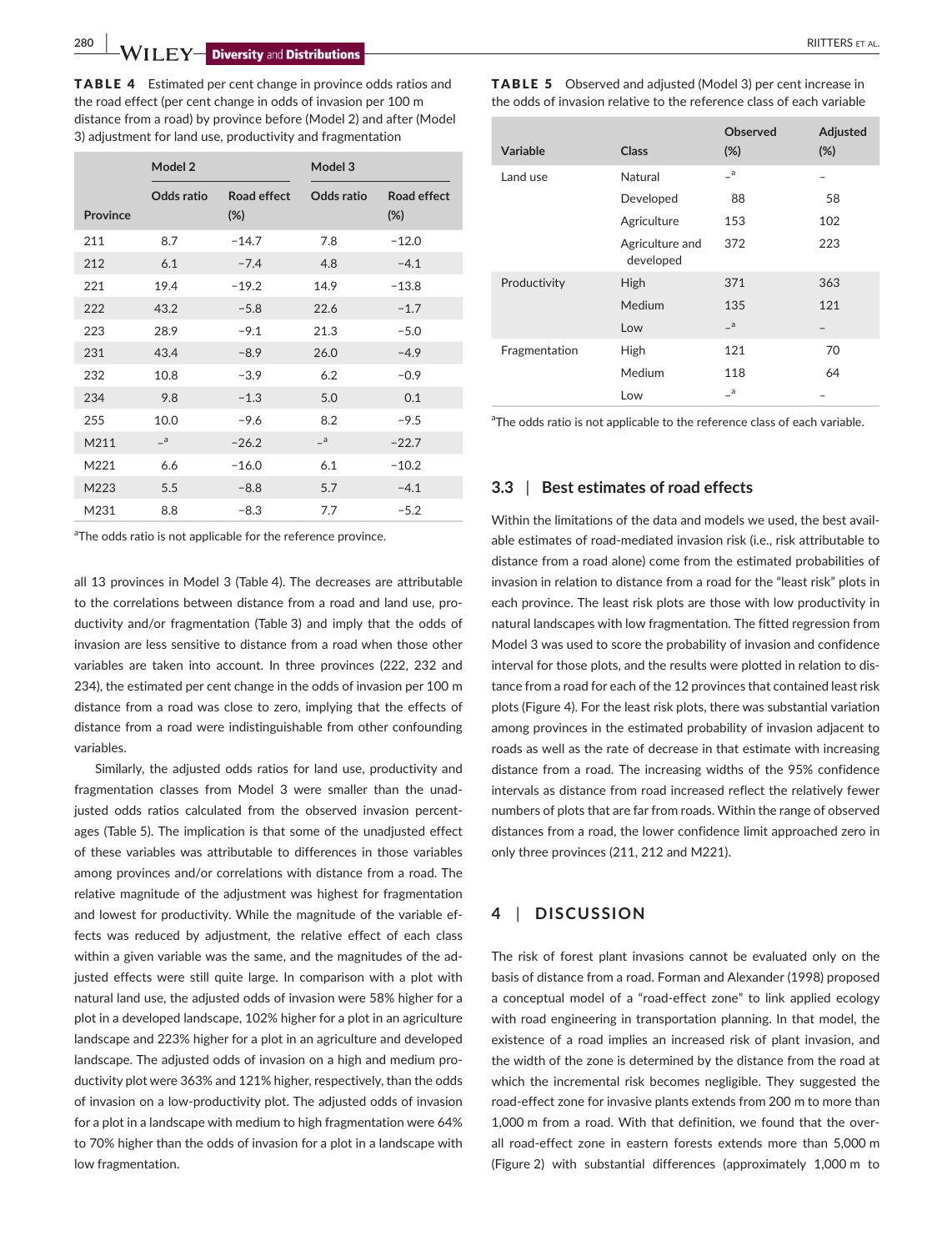

FIGURE 4 From Model 3, the probability of invasion for the least risk plots (i.e., plots with natural land use, low productivity and low fragmentation) typically decreases with distance from a road with substantial variation among ecological provinces. The upper limit on the horizontal axis corresponds to the observed maximum distance from a road in a province. The upper and lower 95% confidence limits are indicated. Province 222 is not shown because there were no least risk plots in that province. [Colour figure can be viewed at [wileyonlinelibrary.com\]](www.wileyonlinelibrary.com)

more than 10,000 m) among ecological provinces (Figure 3). But roadeffect zones are determined by natural processes near roads ["nature's directional flows" in Forman and Deblinger (2000)] and road characteristics such as type of surface, traffic volume, land use history near roads and other factors (Forman, 2000). Using Model 3 to account for some of those factors, we found that the road-effect zone for the lowest risk locations still extended at least 2,000 m from a road (Figure 4). One may argue the true road-effect zone subsumes proximate causes (e.g., land uses) because the proximate causes would not occur except for the existence of a road. From another perspective, no matter how far they extend, road effects are simply less important when they are adjusted for differences in land use, productivity and fragmentation.

Precise specification of the width of a road-effect zone may be useful for local transportation planning, and of course the construction of a new road always increases the local risk of plant invasion. After all, invasion rates are demonstrably higher for forest land adjacent to roads (Table 2), and the probability of invasion decreases rapidly with distance from road in relatively less modified landscapes in some provinces

(Figure 4). But as a practical matter, only three provinces (211, 212 and M221) in the eastern United States contained least risk plots that were outside of the estimated road-effect zone (Figure 4). Local risks always depend on local circumstances, but a precise regional specification of road-effect zones is unlikely to be informative in the eastern United States where the area at risk of forest plant invasions due to road proximity already encompasses most of the forest area.

The forest inventory data provide a snapshot of conditions which have developed over several centuries. A primary factor determining the current spread of an invasive species is the time since introduction (Liebhold et al., 2013). While an earlier analysis of the forest plant invasion data did not reveal substantial temporal dependence in our study area (Iannone et al., 2015), our higher-resolution analysis may still be confounded by temporal dependence at finer scales. In terms of explaining the odds of forest plant invasions, ecological province was the single most informative variable tested, and distance from a road was the least informative. Province boundaries were originally defined (Bailey, 1995) on the basis of broadscale biophysical patterns. It is plausible that those same patterns are drivers of invasion without human influences, and drivers of the timing and types of human modifications, which together determined the history and patterns of forest plant invasions. The relative unimportance of distance from a road indicates that the type of human activities along roads, and the distance from those activities, may be more important than the simple existence of the road. In other words, "human impact zones" may be more informative than "road-effect zones" when assessing the risk of forest plant invasions; roads are still important, but they can be considered simply as another type of human impact.

The observation that invasion was more likely on higher productivity sites supports the hypothesis that invasibility is directly related to productivity. But that interpretation is somewhat problematic because the earliest land conversions of forest to agriculture very likely occurred at the most productive locations. Given a choice of locations, few farms would be created where productivity is low. Furthermore, the historical road network which was established to connect farms and towns is the basis for the modern road network. We therefore expect that current forest land in high-productivity locations is more likely to be near roads and agriculture. What appears to be evidence in support of the hypothesis that invasibility is directly related to productivity may be an artefact of the confounding of productivity with human influences.

The land use variable was interpreted to indicate invasive species propagule pressure because the adjusted odds of invasion were not the same for all non-reference classes. For example, the odds of invasion for agriculture land use were different from the odds for developed land use, and the combined effect of both together was greater than the sum of both effects alone. The best scale of measurement for the land use variable (590 ha) suggests relatively long-range dispersion of propagules. Compared to natural land cover, the existence of more than 10% of agriculture or developed land within a landscape significantly increased the odds of invasion and the odds increased more for agriculture alone than for developed alone. We can speculate that agriculture had more impact than development because the forestland plots in the FIA database are generally not near heavily urbanized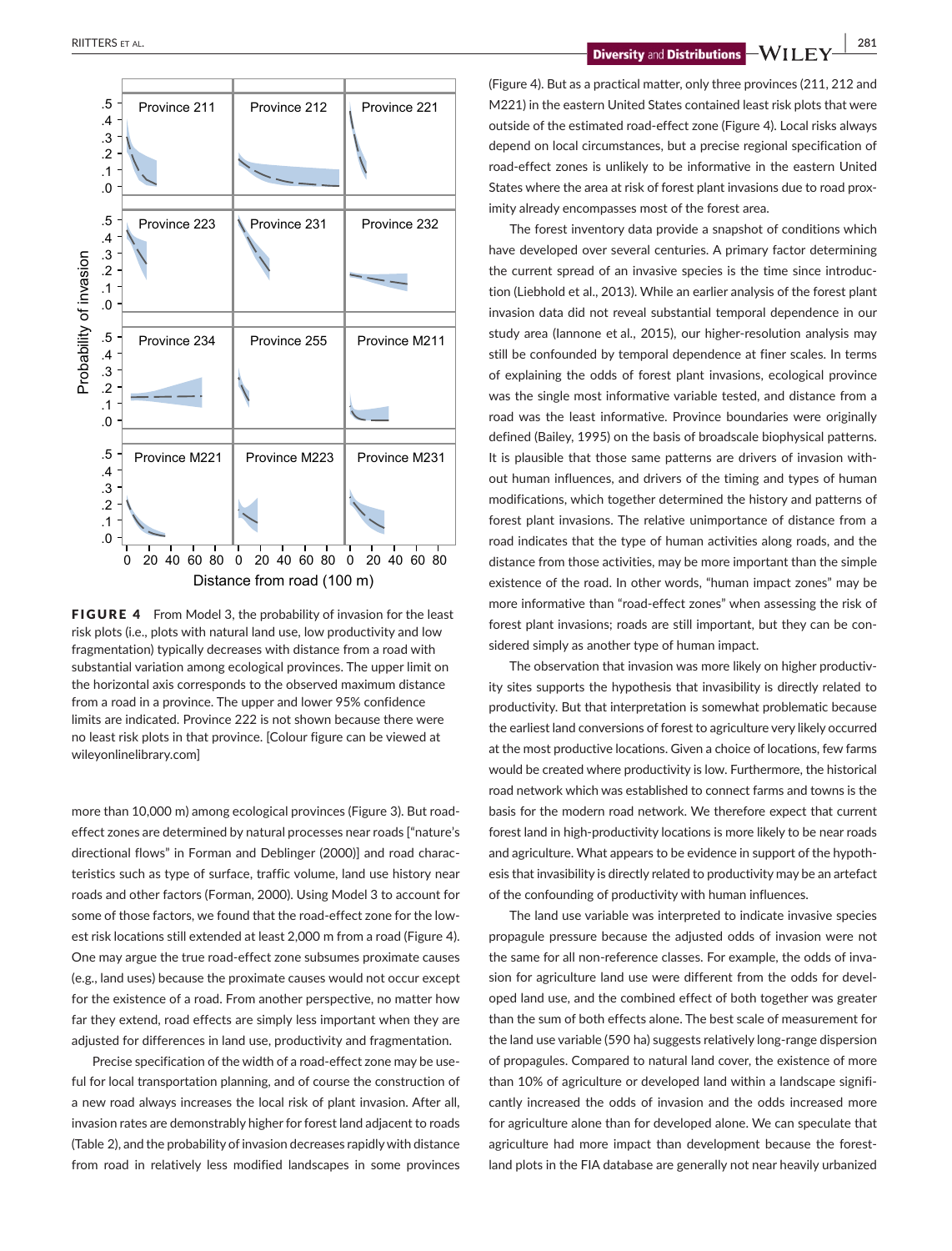**282 WII.EY Diversity** and **Distributions** 

areas containing higher percentages of invasive ornamental plants. The evidence of synergistic land use effects suggests that different pools of invasive plant species may originate from agricultural and developed land uses, increasing the potential exposure of forested areas within a landscape with both of these land uses compared to forests in landscapes with the presence of only agriculture or only development.

The interpretation of fragmentation in terms of either invasibility or propagule pressure is equivocal. Rapid development of closedcanopy forest may restrict invasion by many introduced plant species (Meiners, Pickett, & Cadenasso, 2002), but there are many shadetolerant invasive forest plants are unaffected (Martin et al., 2009). Invasibility is difficult to interpret because our neighbourhood measure of fragmentation may not reflect the canopy condition of the forest plot itself, and the importance of propagule pressure cannot be evaluated without knowing the cause of the fragmentation. We found that fragmentation could have been measured as a binary state (fragmented or unfragmented) because the medium and high levels of fragmentation had roughly the same odds of invasion. That may simply indicate the importance of nearby disturbances. As forest conversion in the study area is typically to either agriculture or developed land use, and the best scale to measure fragmentation (15 ha) is small compared to the land use variable, it is also plausible that fragmentation was simply measuring land use at a local scale.

Our models considered the likelihood of invasion by many plant species and therefore our results do not apply to any single invasive species in particular. Furthermore, our results may underestimate the overall impacts of non-native species because the data did not include exotic species that were judged unlikely to cause economic or environmental harm (Ries et al., 2004). We believe it would be a productive exercise to use similar data and models to explore relationships for individual species differing in invader traits. Future work could also consider modelling the degree of invasion (e.g., invasive species cover or diversity) for different forest conditions within different landscape configurations. The expected value of invadedness could then be calculated on a per-plot basis by combining the predicted probability of invasion and the predicted degree of invasion. The expected values could also be extrapolated to regional estimates using the protocols from the FIA sample design, perhaps stratified by other FIA variables such as forest type or ownership. An additional avenue for future work is to apply the models which are developed on a per-plot basis to offplot locations. That would require new models for off-plot estimation of variables such as site productivity that are normally collected on FIA plots only, but many other variables (e.g., land use, fragmentation and distance from a road) are readily available for off-plot locations. These models would provide wall-to-wall maps of predicted invasive species occurrence or future risk of plant invasions in forest land.

#### **ACKNOWLEDGEMENTS**

Mention of trade names does not imply endorsement or recommendation for use. Thanks are due to the many FIA staff who collected the data used in this study. This research was supported by NSF Macrosystems Biology grant # 1638702.

## **ORCID**

*Kurt Riitters* <http://orcid.org/0000-0003-3901-4453> *Basil Iannone* <http://orcid.org/0000-0002-2477-7573>

#### **REFERENCES**

- Bailey, R. G. (1995) *Descriptions of the ecoregions of the United States*. 2d edn. Misc. Publ. 1391. Washington, DC: U.S. Department of Agriculture Forest Service, 108 p.
- Barton, A. M., Brewster, L. B., Cox, A. N., & Prentiss, N. K. (2004). Nonindigenous woody invasive plants in a rural New England town. *Biological Invasions*, *6*, 205–211. [https://doi.org/10.1023/B:B-](https://doi.org/10.1023/B:BINV.0000022139.03833.e5)[INV.0000022139.03833.e5](https://doi.org/10.1023/B:BINV.0000022139.03833.e5)
- Bechtold, W. A., & Patterson, P. L. (Eds.) (2005). *The enhanced forest inventory and analysis program – national sampling design and estimation procedures* (p. 85). Asheville, NC: General Technical Report SRS-80, US Department of Agriculture, Forest Service, Southern Research Station.
- Catford, J. A., Vesk, P. A., White, M. D., & Wintle, B. A. (2011). Hotspots of plant invasion predicted by propagule pressure and ecosystem characteristics. *Diversity and Distributions*, *17*, 1099–1110. [https://doi.](https://doi.org/10.1111/j.1472-4642.2011.00794.x) [org/10.1111/j.1472-4642.2011.00794.x](https://doi.org/10.1111/j.1472-4642.2011.00794.x)
- Christen, D. C., & Matlack, G. R. (2009). The habitat and conduit functions of roads in the spread of three invasive plant species. *Biological Invasions*, *11*, 453–465.<https://doi.org/10.1007/s10530-008-9262-x>
- Cleland, D. T., Freeouf, J. A., Keys, J. E. Jr, Nowacki, G.J., Carpenter, C., & McNab, W. H. (2007) Ecological Subregions: Sections and Subsections of the Conterminous United States [1:3,500,000] [CD-ROM]. Sloan, A.M. (cartog.) Gen. Tech. Report WO-76. Washington, DC: U.S. Department of Agriculture, Forest Service.
- Cordero, R. L., Torchelsen, F. P., Overbeck, G. E., & Anand, M. (2016). Analyzing the landscape characteristics promoting the establishment and spread of gorse (*Ulex europaeus*) along roadsides. *Ecosphere*, *7*(3), e01201. <https://doi.org/10.1002/ecs2.1201>
- Dark, S. J. (2004). The biogeography of invasive alien plants in California: an application of GIS and spatial regression analysis. *Diversity and Distributions*, *10*, 1–9. <https://doi.org/10.1111/j.1472-4642.2004.00054.x>
- Davis, A. J. S., Singh, K. K., Thill, J.-C., & Meentemeyer, R. K. (2016). Accounting for residential propagule pressure improves prediction of urban plant invasion. *Ecosphere*, *7*(3), e01232.<https://doi.org/10.1002/ecs2.1232>
- Fei, S., Phillips, J., & Shouse, M. (2014). Biogeomorphic impacts of invasive species. *Annual Review of Ecology, Evolution, and Systematics*, *45*, 69–87. <https://doi.org/10.1146/annurev-ecolsys-120213-091928>
- Flory, S. L., & Clay, K. (2006). Invasive shrub distribution varies with distance to roads and stand age in eastern deciduous forests in Indiana, USA. *Plant Ecology*, *184*, 131–141.<https://doi.org/10.1007/s11258-005-9057-4>
- Forman, R. T. T., & Alexander, L. E. (1998). Roads and their major ecological effects. *Annual Review of Ecology and Systematics*, *29*, 207–231. [https://](https://doi.org/10.1146/annurev.ecolsys.29.1.207) [doi.org/10.1146/annurev.ecolsys.29.1.207](https://doi.org/10.1146/annurev.ecolsys.29.1.207)
- Forman, R. T. T. (2000). Estimate of the area affected ecologically by the road system of the United States. *Conservation Biology*, *14*, 31–35.
- Forman, R. T. T., & Deblinger, R. D. (2000). The ecological road-effect zone of a Massachusetts (USA) suburban highway. *Conservation Biology*, *14*, 36–46.
- Fry, J., Xian, G., Jin, S., Dewitz, J., Homer, C., Yang, L., … Wickham, J. (2011). Completion of the 2006 national land cover database for the conterminous United States. *Photogrammetric Engineering & Remote Sensing*, *77*, 858–864.
- Gavier-Pizarro, G. I., Radeloff, V. C., Stewart, S. I., Huebner, C. D., & Keuler, N. S. (2010). Rural housing is related to plant invasions in forests of southern Wisconsin, USA. *Landscape Ecology*, *25*, 1505–1518. [https://](https://doi.org/10.1007/s10980-010-9516-8) [doi.org/10.1007/s10980-010-9516-8](https://doi.org/10.1007/s10980-010-9516-8)
- González-Moreno, P., Pino, J., Gassó, N., & Vilà, M. (2013). Landscape context modulates alien plant invasion in Mediterranean forest edges. *Biological Invasions*, *15*, 547–557. [https://doi.org/10.1007/](https://doi.org/10.1007/s10530-012-0306-x) [s10530-012-0306-x](https://doi.org/10.1007/s10530-012-0306-x)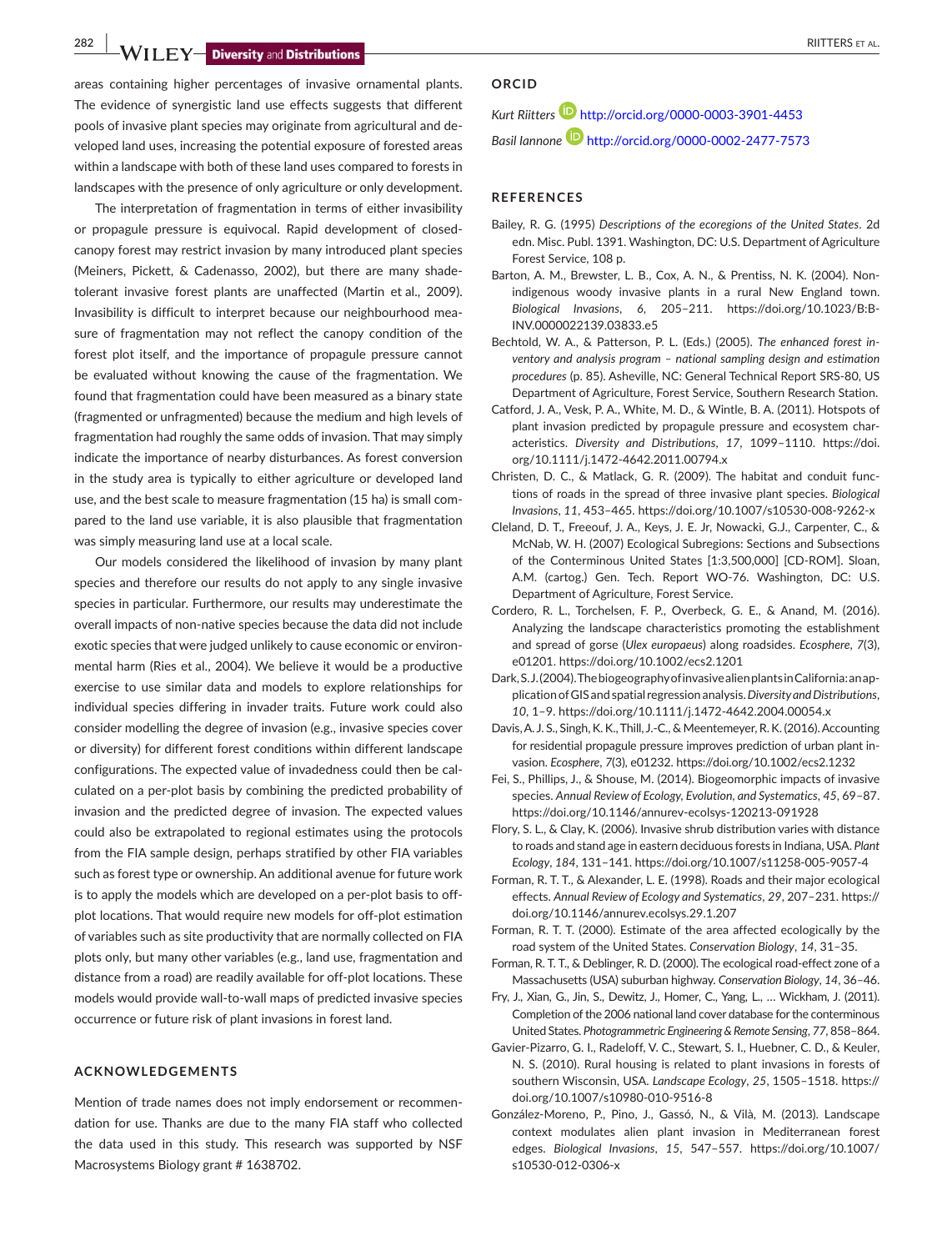**|** RIITTERS et al. **283**

- Guo, Q., Rejmánek, M., & Wen, J. (2012). Geographical, socioeconomic, and ecological determinants of exotic plant naturalization in the United States: insights and updates from improved data. *NeoBiota*, *12*, 41–55. <https://doi.org/10.3897/neobiota.12.2419>
- Hansen, M. J., & Clevenger, A. P. (2005). The influence of disturbance and habitat on the presence of non-native plant species along transport corridors. *Biological Conservation*, *125*, 249–259. [https://doi.](https://doi.org/10.1016/j.biocon.2005.03.024) [org/10.1016/j.biocon.2005.03.024](https://doi.org/10.1016/j.biocon.2005.03.024)
- Hawbaker, T. J., & Radeloff, V. C. (2004). Roads and landscape pattern in northern Wisconsin based on a comparison of four road data sources. *Conservation Biology*, *18*, 1233–1244. [https://doi.](https://doi.org/10.1111/j.1523-1739.2004.00231.x) [org/10.1111/j.1523-1739.2004.00231.x](https://doi.org/10.1111/j.1523-1739.2004.00231.x)
- Hawbaker, T. J., Radeloff, V. C., Hammer, R. B., & Clayton, M. K. (2004). Road density and landscape pattern in relation to housing density, land ownership, land cover, and soils. *Landscape Ecology*, *20*, 609–625. <https://doi.org/10.1007/s10980-004-5647-0>
- Honu, Y. A. K., & Gibson, D. J. (2006). Microhabitat factors and the distribution of exotic species across forest edges in temperate deciduous forest of southern Illinois, USA. *Journal of the Torrey Botanical Society*, *133*, 255–266. [https://doi.org/10.3159/1095-5674\(2006\)133\[255:MFATDO\]2.0.CO;2](https://doi.org/10.3159/1095-5674(2006)133[255:MFATDO]2.0.CO;2)
- Iacona, G. D., Price, F. D., & Armsworth, P. R. (2014). Predicting the invadedness of protected areas. *Diversity and Distributions*, *20*, 430–439. <https://doi.org/10.1111/ddi.12171>
- Iannone, B. V., Oswalt, C. M., Liebhold, A. M., Guo, Q., Potter, K. M., Nunez-Mir, G. C., … Fei, S. (2015). Region-specific patterns and drivers of macroscale forest plant invasions. *Diversity and Distributions*, *21*, 1181–1192. <https://doi.org/10.1111/ddi.12354>
- Iannone, B. V., Potter, K. M., Guo, Q., Liebhold, A., Pijanowski, B. C., Oswalt, C. M., & Fei, S. (2016). Biological invasion hotspots: a trait-based perspective reveals new sub-continental patterns. *Ecography*, *39*, 961–969. [https://](https://doi.org/10.1111/ecog.2016.v39.i10) [doi.org/10.1111/ecog.2016.v39.i10](https://doi.org/10.1111/ecog.2016.v39.i10)
- Jelinski, D. E., & Wu, J. G. (1996). The modifiable areal unit problem and implications for landscape ecology. *Landscape Ecology*, *11*, 129–140. <https://doi.org/10.1007/bf02447512>
- Kuhman, T. R., Pearson, S. M., & Turner, M. G. (2010). Effects of landuse history and the contemporary landscape on non-native plant invasion at local and regional scales in the forest-dominated southern Appalachians. *Landscape Ecology*, *25*, 1433–1445. [https://doi.](https://doi.org/10.1007/s10980-010-9500-3) [org/10.1007/s10980-010-9500-3](https://doi.org/10.1007/s10980-010-9500-3)
- Lemke, D., Hulme, P. E., Brown, J. A., & Tadesse, W. (2011). Distribution modelling of Japanese honeysuckle (*Lonicera japonica*) invasion in the Cumberland Plateau and Mountain Region, USA. *Forest Ecology and Management*, *262*, 139–149.<https://doi.org/10.1016/j.foreco.2011.03.014>
- Liebhold, A. M., McCullough, D. G., Blackburn, L. M., Frankel, S. J., Von Holle, B., & Aukema, J. E. (2013). A highly aggregated geographical distribution of forest pest invasions in the USA. *Diversity and Distributions*, *19*, 1208–1216. <https://doi.org/10.1111/ddi.12112>
- Mack, R. N., Simberloff, D., Lonsdale, W. M., Evans, H., Clout, M., & Bazzaz, F. A. (2000). Biotic invasions: causes, epidemiology, global consequences, and control. *Ecological Applications*, *10*, 689–710. [https://doi.org/10.18](https://doi.org/10.1890/1051-0761(2000)010[0689:BICEGC]2.0.CO;2) [90/1051-0761\(2000\)010\[0689:BICEGC\]2.0.CO;2](https://doi.org/10.1890/1051-0761(2000)010[0689:BICEGC]2.0.CO;2)
- Martin, P. H., Canham, C. D., & Marks, P. L. (2009). Why forests appear resistant to exotic plant invasions: intentional introductions, stand dynamics, and the role of shade tolerance. *Frontiers in Ecology and Environment*, *7*, 142–149.<https://doi.org/10.1890/070096>
- Meiners, S. J., Pickett, S. T. A., & Cadenasso, M. L. (2002). Exotic plant invasions over 40 years of old field successions: community patterns and associations. *Ecography*, *25*, 215–223. [https://doi.](https://doi.org/10.1034/j.1600-0587.2002.250209.x) [org/10.1034/j.1600-0587.2002.250209.x](https://doi.org/10.1034/j.1600-0587.2002.250209.x)
- Nielsen, C., Hartvig, P., & Kollmann, J. (2008). Predicting the distribution of the invasive alien *Heracleum mantegazzianum* at two different spatial scales. *Diversity and Distributions*, *14*, 307–317. [https://doi.](https://doi.org/10.1111/j.1472-4642.2007.00456.x) [org/10.1111/j.1472-4642.2007.00456.x](https://doi.org/10.1111/j.1472-4642.2007.00456.x)
- O'Connell, B. M., LaPoint, E. B., Turner, J. A., Ridley, T., Pugh, S. A., Wilson, A. M., … Conkling, B. L. (2015) The Forest Inventory and Analysis Database: Database description and user guide version 6.0.2 for Phase 2. U.S.

Department of Agriculture, Forest Service. 748 p. [Online]. Available at: [http://www.fia.fs.fed.us/library/database-documentation/.](http://www.fia.fs.fed.us/library/database-documentation/)

- Oswalt, C., Fei, S., Guo, Q., Iannone, B. V. III, Oswalt, S., Pijanowski, B., & Potter, K. (2015). A subcontinental view of forest plant invasions using national inventory data. *NeoBiota*, *24*, 49–54. [https://doi.org/10.3897/](https://doi.org/10.3897/neobiota.24.8378) [neobiota.24.8378](https://doi.org/10.3897/neobiota.24.8378)
- Oswalt, C. M., & Oswalt, S. N. (2015) Invasive plants on forest land in the United States. Chapter 8. In: K. M. Potter & B. L. Conkling (Eds.), *Forest health monitoring: national status, trends, and analysis 2013*. Gen. Tech. Rep. SRS-207. Asheville, NC: U.S. Department of Agriculture Forest Service, Southern Research Station, 64 p.
- Parendes, L. A., & Jones, J. A. (2000). Role of light availability and dispersal in exotic plant invasion along roads and streams in the H.J. Andrews experimental forest, Oregon. *Conservation Biology*, *14*, 64–75. [https://](https://doi.org/10.1046/j.1523-1739.2000.99089.x) [doi.org/10.1046/j.1523-1739.2000.99089.x](https://doi.org/10.1046/j.1523-1739.2000.99089.x)
- Pauchard, A., & Alaback, P. B. (2004). Influence of elevation, land use, and landscape context on patterns of alien plant invasions along roadsides in protected areas of south-central Chile. *Conservation Biology*, *18*, 238–248. <https://doi.org/10.1111/j.1523-1739.2004.00300.x>
- Pejchar, L., & Mooney, H. A. (2009). Invasive species, ecosystem services and human well-being. *Trends in Ecology and Evolution*, *24*, 497–504. <https://doi.org/10.1016/j.tree.2009.03.016>
- Ries, P., Dix, M. E., Lelmini, M., & Thomas, D. (2004). *National strategy and implementation plan for invasive species management*. Washington, D.C.: United States Department of Agriculture, Forest Service.
- Riitters, K. H., & Wickham, J. D. (2003). How far to the nearest road? *Frontiers in Ecology and Environment*, *1*, 125–129. [https://doi.](https://doi.org/10.1890/1540-9295(2003)001[0125:HFTTNR]2.0.CO;2) [org/10.1890/1540-9295\(2003\)001\[0125:HFTTNR\]2.0.CO;2](https://doi.org/10.1890/1540-9295(2003)001[0125:HFTTNR]2.0.CO;2)
- Riitters, K. H., Wickham, J. D., O'Neill, R. V., Jones, K. B., Smith, E. R., Coulston, J. W., … Smith, J. H. (2002). Fragmentation of continental United States forests. *Ecosystems*, *5*, 815–822.<https://doi.org/10.1007/s10021-002-0209-2>
- Riitters, K. H., Wickham, J. D., & Wade, T. G. (2009). An indicator of forest dynamics using a shifting landscape mosaic. *Ecological Indicators*, *9*, 107–117. <https://doi.org/10.1016/j.ecolind.2008.02.003>
- SAS (2012). *SAS/STAT software, version 9.4 of the SAS System for Windows*. Copyright © 2012 Cary, NC, USA: SAS Institute Inc.
- Seipel, T., Kueffer, C., Rew, L. J., Daehler, C. C., Pauchard, A., Naylor, B. J., … Walsh, N. (2012). Processes at multiple scales affect richness and similarity of non-native plant species in mountains around the world. *Global Ecology and Biogeography*, *21*, 236–246. [https://doi.](https://doi.org/10.1111/j.1466-8238.2011.00664.x) [org/10.1111/j.1466-8238.2011.00664.x](https://doi.org/10.1111/j.1466-8238.2011.00664.x)
- Trombulak, S. C., & Frissell, C. A. (2000). Review of ecological effects of roads on terrestrial and aquatic communities. *Conservation Biology*, *14*, 18–30.
- Underwood, E. C., Klinger, R., & Moore, P. E. (2004). Predicting patterns of non-native plant invasions in Yosemite National Park, California, USA. *Diversity and Distributions*, *10*, 447–459. [https://doi.](https://doi.org/10.1111/j.1366-9516.2004.00093.x) [org/10.1111/j.1366-9516.2004.00093.x](https://doi.org/10.1111/j.1366-9516.2004.00093.x)
- USCB (U.S. Census Bureau) (2016). TIGER/Line shapefiles. U.S. Department of Commerce, U.S. Census Bureau, Geography Division, Spatial Data Collection and Products Branch, Washington DC. [http://www.census.](http://www.census.gov/geo/maps-data/data/tiger.html) [gov/geo/maps-data/data/tiger.html](http://www.census.gov/geo/maps-data/data/tiger.html) (accessed August 9, 2016).
- USDA (U.S. Department of Agriculture) Forest Service (2015). Field inventory and analysis national core field guide. Volume I: Field data collection for phase 2 plots. Version 7.0. U.S. Department of Agriculture, Forest Service. 431 p. [Online]. Available at: [http://www.fia.fs.fed.us/](http://www.fia.fs.fed.us/library/field-guides-methods-proc/docs/2015/Core-FIA-FG-7.pdf) [library/field-guides-methods-proc/docs/2015/Core-FIA-FG-7.pdf](http://www.fia.fs.fed.us/library/field-guides-methods-proc/docs/2015/Core-FIA-FG-7.pdf)
- USGS (U.S. Geological Survey) (2014). *NLCD 2006 land cover*, 2011th edn. Sioux Falls, SD, USA: Geological Survey.
- Vieira, R., Finn, J. T., & Bradley, B. A. (2014). How does the landscape context of occurrence data influence models of invasion risk? A comparison of independent datasets in Massachusetts, USA. *Landscape Ecology*, *29*, 1601–1612. <https://doi.org/10.1007/s10980-014-0080-5>
- Western, L., & Juvik, J. O. (1983). Roadside plant communities on Mauna Loa, Hawaii. *Journal of Biogeography*, *10*, 307–316. [https://doi.](https://doi.org/10.2307/2844740) [org/10.2307/2844740](https://doi.org/10.2307/2844740)